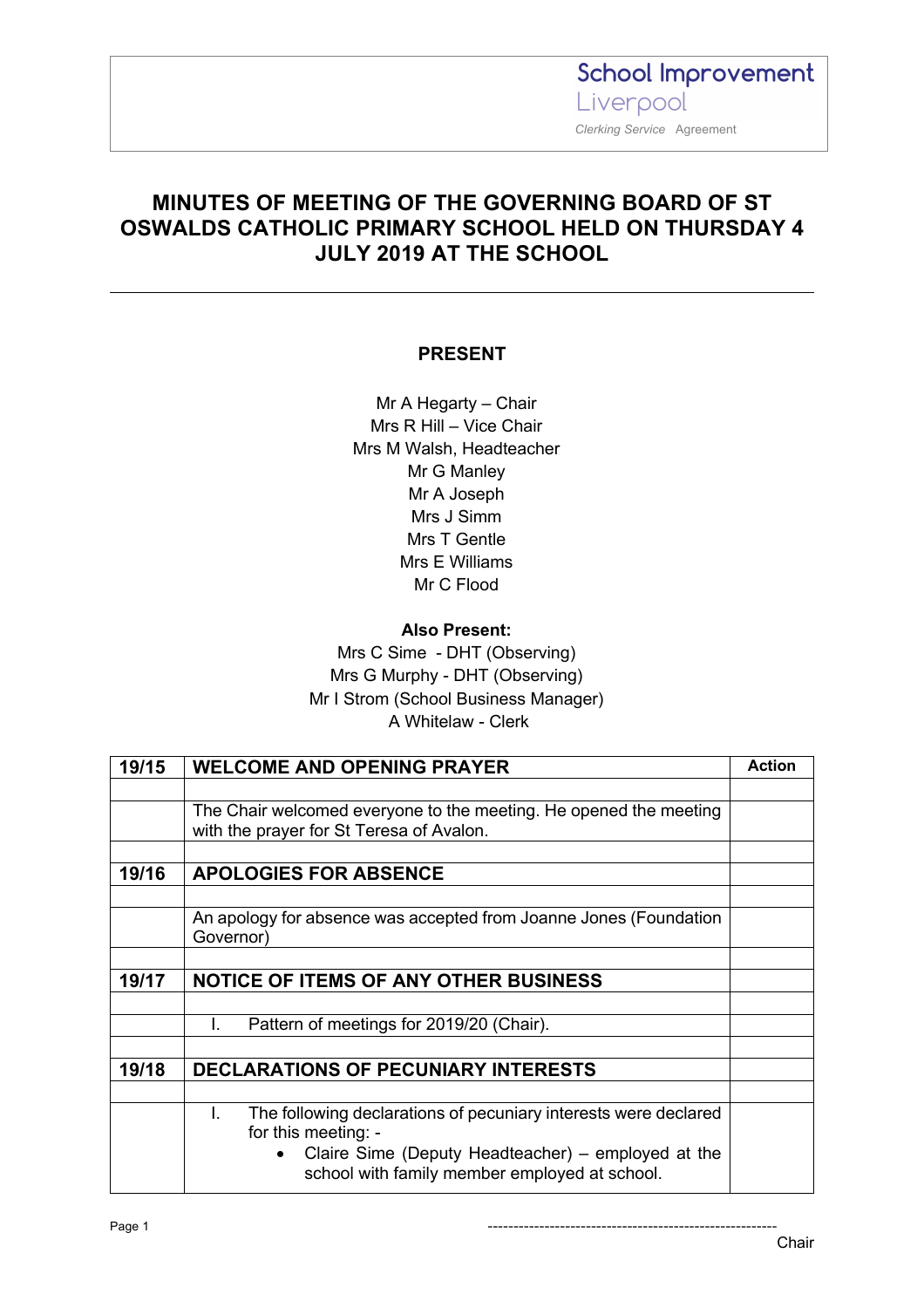### **School Improvement** Liverpool  *Clerking Service* Agreement **Action** • Gill Murphy (Deputy Headteacher) – employed at the school. Mary Walsh (Headteacher) employed at school with family member employed at school. • Tracy Gentle (Teacher) employed by the school. • June Simm – Governor for Emmaus Primary School. • Gram Manley – Employed by Copyright Ltd (providing a service to the school). **19/19 MINUTES OF THE PREVIOUS MEETING HELD ON 21 MARCH 2019** The minutes of the previous meeting held on 21 March 2019 had been posted on the GovernorHub in advance of the meeting for Governors to login and access. I. Accuracy The minutes of the previous meeting were agreed as a true and signed by the Chair. II. Matters Arising a) Page 2 Minute 19/05 (ii) (a) LSSP Sports Apprentice The Headteacher reported that it would cost £6,000 to employ a LSSP Apprentice. However, the apprentice would not be able to teach the curriculum without another member of staff present. The Headteacher felt that it would still be good to have someone of such quality working at the school, finance permitting. b) Page 4 Minute 19/06 (iii) (a) KS2 Data It was noted that unvalidated KS2 data would be published on 9 July 2019. **19/20 COMMITTEE REPORTS** I. Resources Committee – 23 May 2019 The minutes of the Resources Committee meeting held on 23 May 2019 had been posted on the GovernorHub in advance of the meeting for Governors to login and access. Arising: a) The school faced challenges ahead in terms of the budget. b) The increase in Teachers' pensions had had a massive impact on schools' budgets. The TPG devolved to schools was not enough to cover the increase and was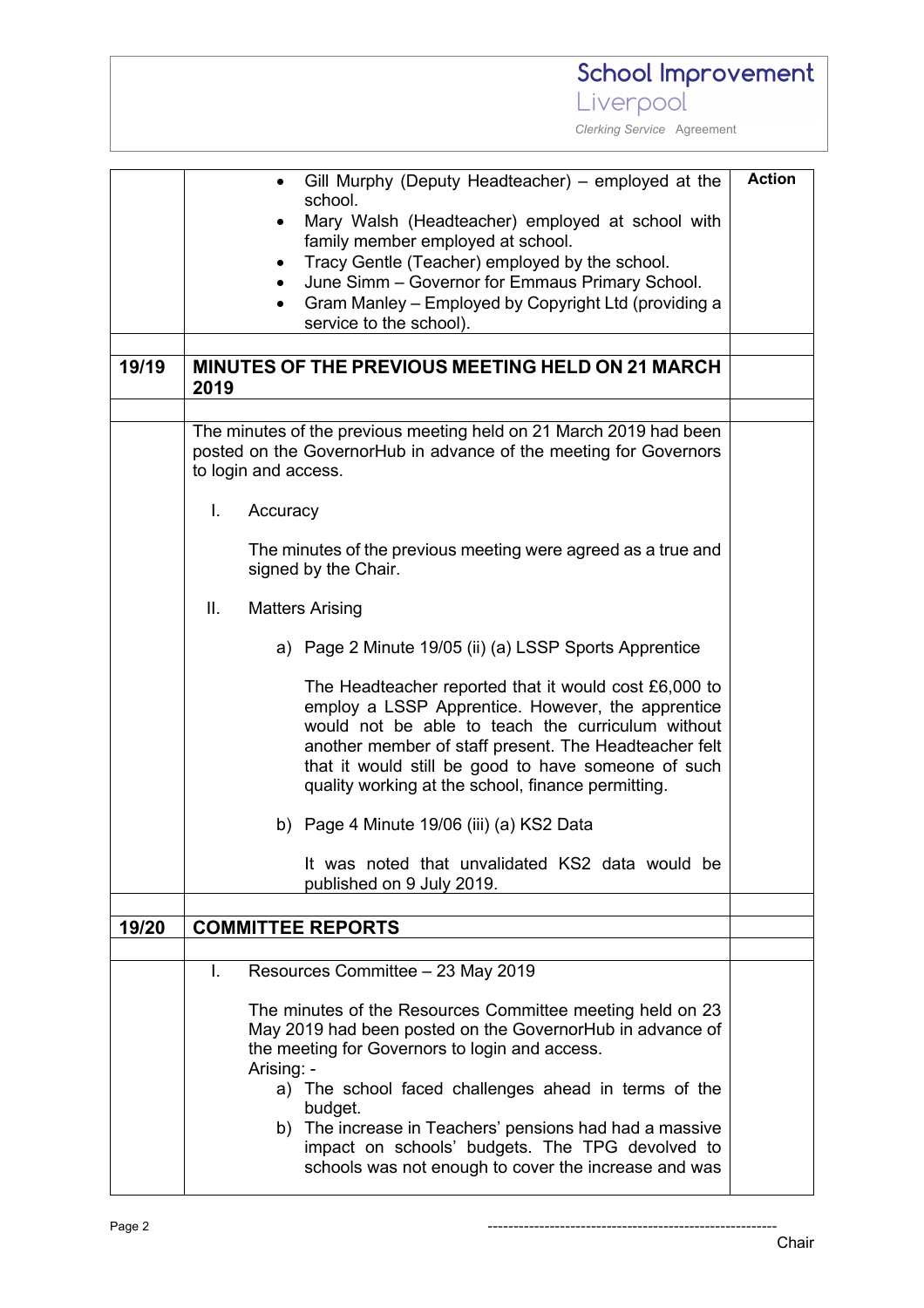# School Improvement

Liverpool

 *Clerking Service* Agreement

|       | only allocated for one year, placing even more pressure<br>on budgets for future years (with uncertainty in year two<br>and year three). The school budget had been reviewed<br>by the committee and all statutory requirements would<br>be met for 2019/20.<br>The Committee had looked at ways of saving money.<br>The Headteacher and Chair had discussed a debt<br>recovery plan with the Liverpool Schools Finance<br>Manager.<br>c) The Headteacher presented performance management<br>information to Governors.<br>d) The Chair had carried out a check on the administration<br>of SATs tests (to ensure in line with DfE regulations) He<br>had found everything to be in order.<br>e) The committee had agreed that staff leaving would not<br>be replaced to save costs.<br>The Headteacher had attended a meeting of LPHA at<br>f)<br>which Steve Reddy (Executive Headteacher) had<br>indicated that schools stockpiling funds would have it<br>clawed back from them.<br>Standards & Curriculum Committee - 18 June 2019<br>Ш.<br>The minutes of the Standards and Curriculum Committee<br>meeting held on 18 June 2019 had been posted on the<br>GovernorHub in advance of the meeting for Governors to login<br>and access. Graham Manley (Committee Chair) provided<br>feedback from the meeting. Arising:-<br>a) The committee had been provided with an update on<br>end of year targets which showed a marked<br>improvement for children in terms of GLD.<br>Boys writing continued to improve with targeted<br>interventions.<br>b) The Headteacher had provided an up date on the<br>School Development Plan and answered questions<br>about this.<br>Paul Bradshaw (SIO, ICT) had been into school and<br>C)<br>inspected the IT provision. His feedback had been<br>extremely positive suggesting that there had been<br>massive improvements since his last visit. The school<br>awaited his report. | <b>Action</b> |
|-------|---------------------------------------------------------------------------------------------------------------------------------------------------------------------------------------------------------------------------------------------------------------------------------------------------------------------------------------------------------------------------------------------------------------------------------------------------------------------------------------------------------------------------------------------------------------------------------------------------------------------------------------------------------------------------------------------------------------------------------------------------------------------------------------------------------------------------------------------------------------------------------------------------------------------------------------------------------------------------------------------------------------------------------------------------------------------------------------------------------------------------------------------------------------------------------------------------------------------------------------------------------------------------------------------------------------------------------------------------------------------------------------------------------------------------------------------------------------------------------------------------------------------------------------------------------------------------------------------------------------------------------------------------------------------------------------------------------------------------------------------------------------------------------------------------------------------------------------------------------------------------------------------------------------------------------|---------------|
|       |                                                                                                                                                                                                                                                                                                                                                                                                                                                                                                                                                                                                                                                                                                                                                                                                                                                                                                                                                                                                                                                                                                                                                                                                                                                                                                                                                                                                                                                                                                                                                                                                                                                                                                                                                                                                                                                                                                                                 |               |
| 19/21 | <b>HEADTEACHER'S REPORT</b>                                                                                                                                                                                                                                                                                                                                                                                                                                                                                                                                                                                                                                                                                                                                                                                                                                                                                                                                                                                                                                                                                                                                                                                                                                                                                                                                                                                                                                                                                                                                                                                                                                                                                                                                                                                                                                                                                                     |               |
|       |                                                                                                                                                                                                                                                                                                                                                                                                                                                                                                                                                                                                                                                                                                                                                                                                                                                                                                                                                                                                                                                                                                                                                                                                                                                                                                                                                                                                                                                                                                                                                                                                                                                                                                                                                                                                                                                                                                                                 |               |
|       | The Headteacher reported on the organisation and activities within the<br>school since the last full business meeting of the Governing Board. Her<br>report had been posted on the GovernorHub in advance of the meeting<br>for Governors to login and access. Arising:-                                                                                                                                                                                                                                                                                                                                                                                                                                                                                                                                                                                                                                                                                                                                                                                                                                                                                                                                                                                                                                                                                                                                                                                                                                                                                                                                                                                                                                                                                                                                                                                                                                                        |               |

Page 3 --------------------------------------------------------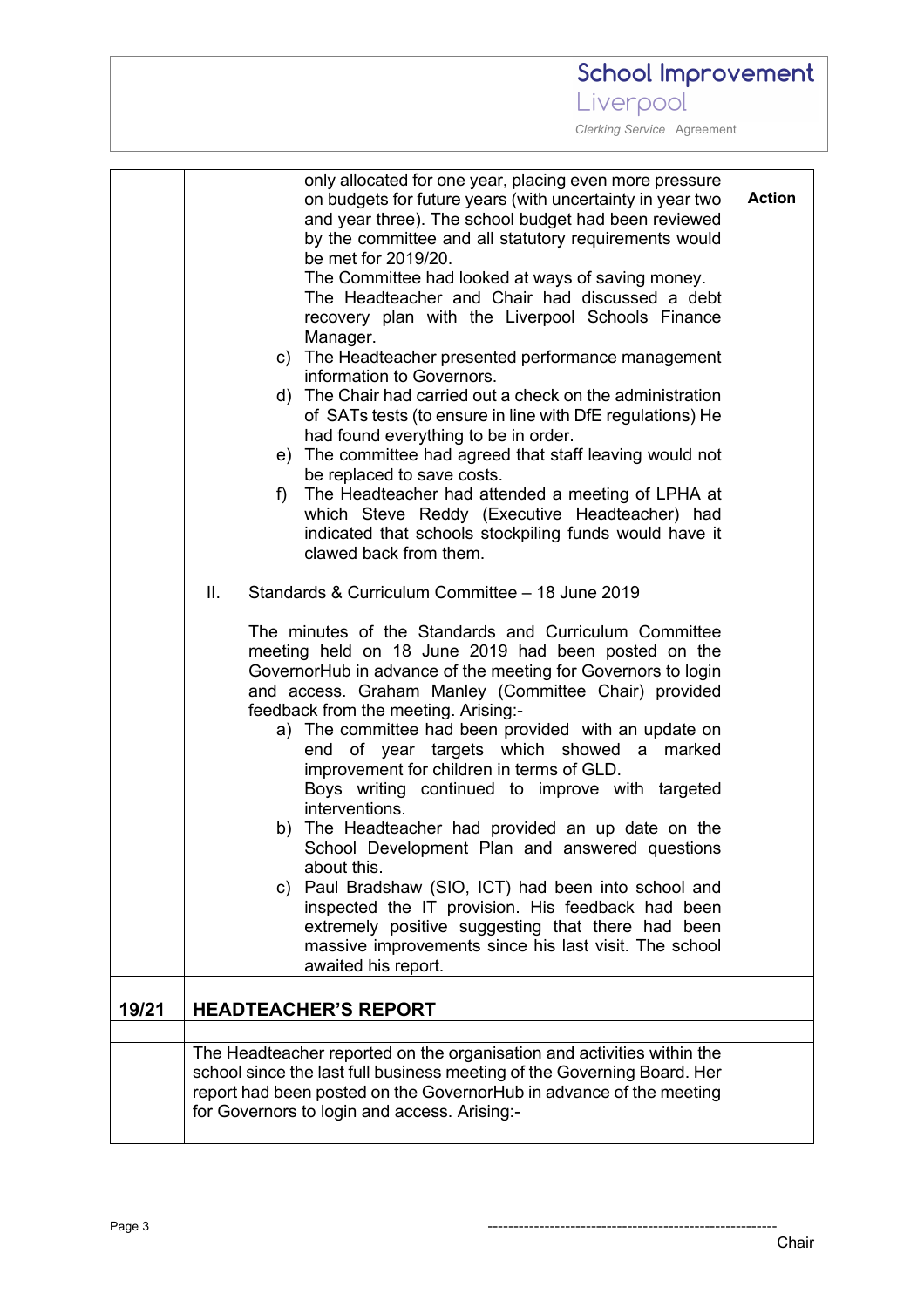# School Improvement Liverpool

| I.  | Numbers on Roll                                                      | <b>Action</b> |
|-----|----------------------------------------------------------------------|---------------|
|     | a) There were currently 646 pupils on roll. Mobility was high.       |               |
|     | 62 pupils had joined since the start of the autumn term. 30          |               |
|     | pupils had left since the start of the autumn term.                  |               |
|     | b) Governors considered the breakdown of numbers on roll by          |               |
|     | year groups and category.                                            |               |
|     | c) Governors considered Y6 Allocations as set out within the         |               |
|     | report. The majority of pupils had transferred to Catholic           |               |
|     | Secondary schools. Figures for this were higher than                 |               |
|     | previous years.                                                      |               |
|     | d) 83 pupils would be admitted to Reception in September             |               |
|     | 2019 (arriving from 17 external providers). The parents              |               |
|     | meeting had gone well.                                               |               |
| ΙΙ. | The SEND report (previously circulated) with the breakdown of        |               |
|     | SEND by year groups and category was considered by                   |               |
|     | Governors. Arising:-                                                 |               |
|     | a) There was an increasing number of SEND pupils with                |               |
|     | challenging behaviours joining the school. The                       |               |
|     | Headteacher shared her concern that because of                       |               |
|     | budget restraints there was not enough TA support to                 |               |
|     | meet the demands. She had discussed the issues with                  |               |
|     | those parents concerned. It was noted that higher                    |               |
|     | needs top up funding did not meet the full cost of                   |               |
|     | supporting SEND pupils. However, SEND pupils did                     |               |
|     | make good progress.                                                  |               |
|     | b) The local consortia had been planning for 2019/20 with            |               |
|     | most resources targeted to support SEMH.                             |               |
|     | c) The consortia had also looked at new funding                      |               |
|     | arrangements for Early Years with Communication and                  |               |
|     | Language a target for support.                                       |               |
|     | Governor challenge: A Governor asked what the level of               |               |
|     | speech and language was for those children joining the               |               |
|     | Nursery.                                                             |               |
|     | <b>Response:</b> The Headteacher reported that this was low in the   |               |
|     | Nursery. However, improvements could be seen once they               |               |
|     | were in Reception. However, this was still only 60%.                 |               |
|     | It was agreed that this would be an item for the autumn              |               |
|     | term full business meeting of the Governing Board:                   |               |
|     | looking at comparisons for between those coming in                   | <b>HT</b>     |
|     | from different settings.                                             |               |
|     | The school had bought-in the WELLCOM programme                       |               |
|     | which was having a positive impact on speech and                     |               |
|     | language with vocabulary being built up from Nursery to              |               |
|     | Y6.                                                                  |               |
|     | Governors discussed the apps available for parents to                |               |
|     | support modelling good language (such as Easy                        |               |
|     | Reading). It was noted that the school had not used                  |               |
|     | Story Barn this year. However, it would be used again                | HT            |
|     | in 2019/20.                                                          |               |
|     | d) The consortia looked to set up sensory circuits within<br>schools |               |
|     |                                                                      |               |
|     |                                                                      |               |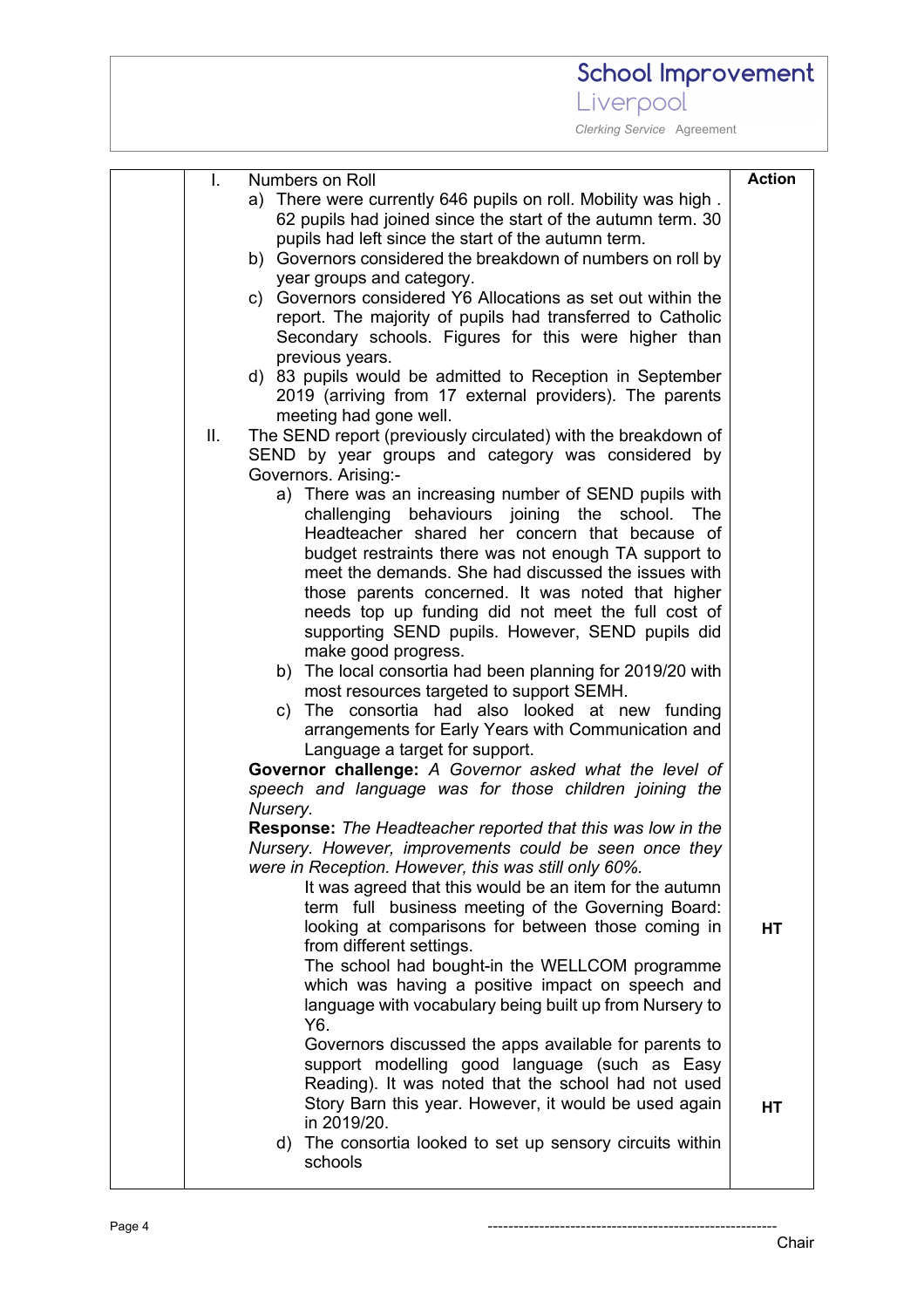# School Improvement

Liverpool

| Governors. Clare Sime (Deputy Headteacher) led Governors<br>through the report. There were currently five CLA on roll at the |    |
|------------------------------------------------------------------------------------------------------------------------------|----|
|                                                                                                                              |    |
|                                                                                                                              |    |
| school. Governors noted that support being accessed by those                                                                 |    |
| pupils as set out within the report. Progress for those pupils was                                                           |    |
| tracked across the year.                                                                                                     |    |
| The Pupil Premium report (previously circulated) was<br>IV.                                                                  |    |
| considered by Governors). It was noted that the school received                                                              |    |
| funding for 230 pupils on roll (£297,000). The Deputy                                                                        |    |
| Headteacher felt that more families were eligible for the funding                                                            |    |
| with the school doing as much as possible to support them                                                                    |    |
| accessing it. Governors reviewed the programmes being                                                                        |    |
| delivered to support Pupil Premium pupils in diminishing the                                                                 |    |
| difference. They also considered the<br>breakdown                                                                            | of |
| performance data for Pupil Premium pupils as set out within the                                                              |    |
| report. It was noted that the gap was diminished by the time                                                                 |    |
| pupils left in Y6. It was also noted that the data would be                                                                  | HT |
| updated when the KS2 data was received (9 July 2019).                                                                        |    |
| It was noted that in future Pupil Premium plans would be                                                                     |    |
| produced on a three yearly basis as opposed to the current                                                                   |    |
| annual plans.                                                                                                                |    |
| Strategies included Quality Teaching for All, additional adults                                                              |    |
| providing one to one support, targeted interventions, parents                                                                |    |
| workshops and wellness programmes for pupils such as                                                                         |    |
| Wellness Wednesdays (which were going well)                                                                                  |    |
| The Sports Premium Report (previously circulated) was<br>V.                                                                  |    |
| considered by Governors. Gill Murphy (Deputy Headteacher)<br>led Governors through the report. The school received £20,860   |    |
| to promote healthy lifestyles and in turn raise standards and                                                                |    |
| progress. Governors reviewed the breakdown of sporting                                                                       |    |
| activities accessed and the outcomes for learners as set out                                                                 |    |
| within the report. The school had achieved the Sports Quality                                                                |    |
| Mark (silver level). The school had also entered several sports                                                              |    |
| competitions coming second in the 800 metres.                                                                                |    |
| VI.<br>Staffing                                                                                                              |    |
| a) The proposed staffing structure 2019/20 was                                                                               |    |
| considered by the Governing Board. It was noted that                                                                         |    |
| Gill Murphy (Deputy Headteacher) would be leaving at                                                                         |    |
| the end of the summer term having successfully been                                                                          |    |
| appointed as Headteacher for St Anne's Catholic                                                                              |    |
| Primary School. It was noted that her post would not be                                                                      |    |
| filled at this point in time to make savings within the                                                                      |    |
| budget. Governors recorded their thanks to Mrs Murphy                                                                        |    |
| for her hard work and dedication during her time at this                                                                     |    |
| school. They wished her well in her new post.                                                                                |    |
| b) Mrs Swift, Mrs Black and Mrs Bailey were on maternity<br>leave. Miss Hatton would be taking Mrs Black's class             |    |
| in September 2019 until her return autumn half term.                                                                         |    |
| Mrs Swift and Mrs Baily were likely to return in spring                                                                      |    |
| 2020. The staffing may have to change termly.                                                                                |    |
| The Headteacher commended staff for their continued<br>C)                                                                    |    |
| hard work and dedication.                                                                                                    |    |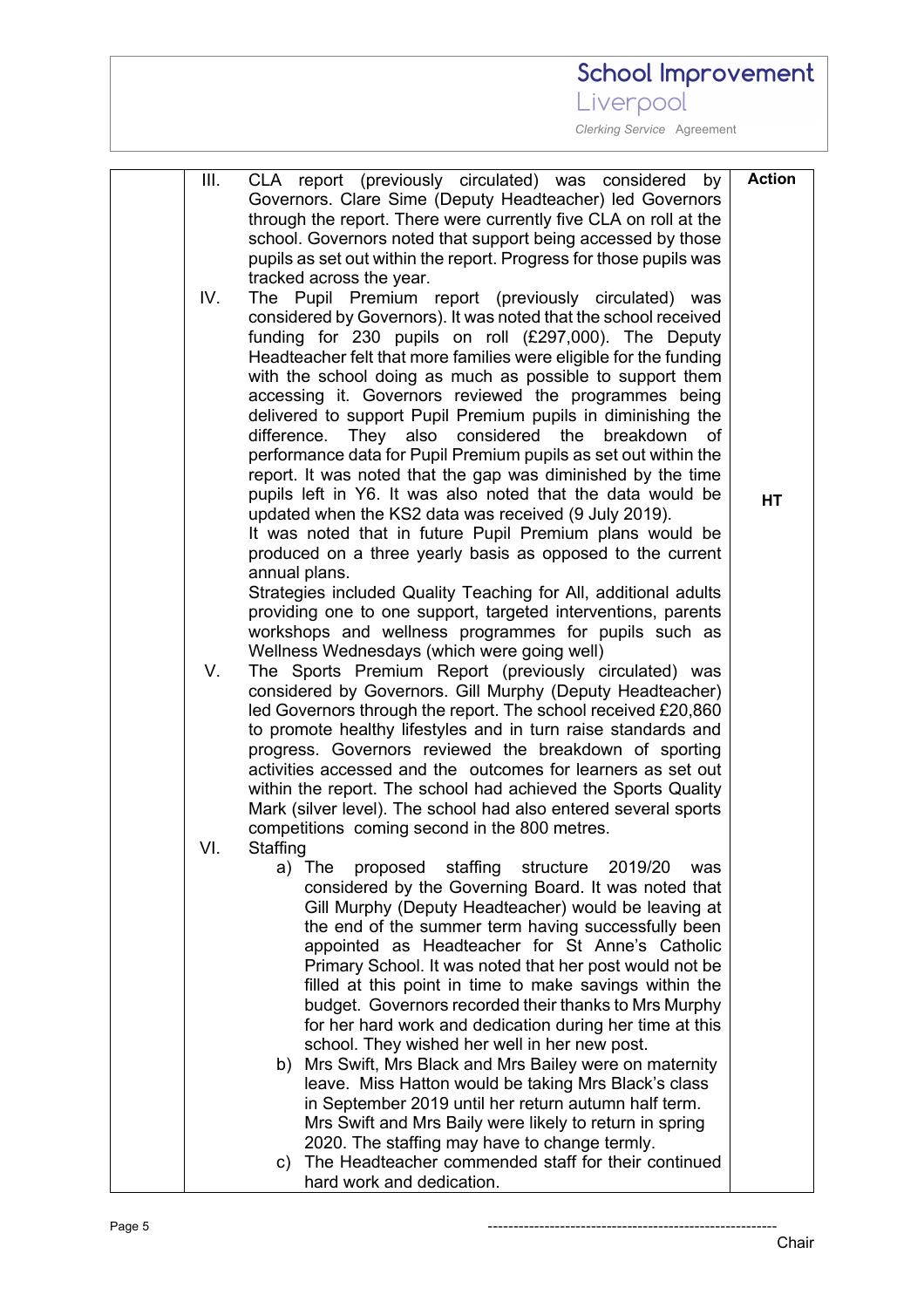# School Improvement Liverpool

|      | a) The Chair would meet with the Headteacher to discuss                                             | <b>Action</b> |
|------|-----------------------------------------------------------------------------------------------------|---------------|
|      | staffing appointments for September 2019.                                                           |               |
| Ш.   | The Attendance Report – June 2019 (previously circulated) was                                       |               |
|      | considered by Governors                                                                             |               |
|      | a) Attendance currently stood at 96.1% (national target                                             |               |
|      | 97% and national average 95.8%).                                                                    |               |
|      | b) PAs currently stood at 10% (national 9.8%).                                                      |               |
|      | c) Policy and daily procedures were working effectively.                                            |               |
|      | d) There was a focus on $20 - 25$ families almost at the                                            |               |
|      | PA level for improved attendance. Much work was                                                     |               |
|      | being done to support those families and get pupils                                                 |               |
|      | into school.                                                                                        |               |
|      | Governors discussed whether fining parents was                                                      |               |
|      | effective given that it was still less than paying for                                              |               |
|      | holidays during school holidays.                                                                    |               |
| III. | The School Improvement Plan (circulated in advance of the                                           |               |
|      | meeting. It was noted that it had been considered in depth at                                       |               |
|      | the Standards and Curriculum meeting (18 June 2019). A                                              |               |
|      | massive amount of work was being done to develop a broad                                            |               |
|      | and balance curriculum<br>with three areas underpinning                                             |               |
|      | everything: Intent, implementation and impact.                                                      |               |
|      | Internal data had shown that EYFS and KS1 were performing                                           |               |
|      | well. KS2 data would be finalised when results had been                                             |               |
|      | published (9 July 2019).                                                                            |               |
|      | The school had successfully achieved the Liverpool Counts                                           |               |
|      | Quality Mark supporting improvement in Maths in the school.                                         |               |
| IV.  | The SEF was currently being updated and would be presented                                          |               |
|      | to the full Governing Board meeting in the autumn term 2019.                                        |               |
|      | The SDP would be updated arising from this.                                                         |               |
| V.   | Performance Management                                                                              |               |
|      | a) Performance management meetings were underway.<br>The Headteacher said that she had no concerns. |               |
|      | Governor challenge: A Governor asked whether the LSIP                                               |               |
|      | was involved in the Headteacher's performance                                                       |               |
|      | management review.                                                                                  |               |
|      | <b>Response:</b> The Headteacher confirmed that this was so.                                        |               |
|      | b) Support staff performance management reviews would                                               |               |
|      | commence next week.                                                                                 |               |
|      | c) Much CPD was undertaken by staff which was mainly                                                |               |
|      | carried out internally (mentoring and coaching)                                                     |               |
| VI.  | Safeguarding/Child Protection (report previously circulated).                                       |               |
|      | reviewed the<br>a) Governors<br>termly breakdown<br>οf                                              |               |
|      | safeguarding data as set out within the report.                                                     |               |
|      | b) There were currently six Child Protection Plans in place.                                        |               |
|      | c) The school was currently leading on 27 EHATs.                                                    |               |
|      | It was noted that the school would not be able to buy<br>d)                                         |               |
|      | into the Family Support service (2019/20) due to                                                    |               |
|      | financial constraints.                                                                              |               |
|      | e) There had been two actions arising from the LA 175                                               |               |
|      | Safeguarding Audit. One action had been completed                                                   |               |
|      | and the final action only needed dates organised for                                                |               |
|      | the termly visit from the Safeguarding Governor.                                                    |               |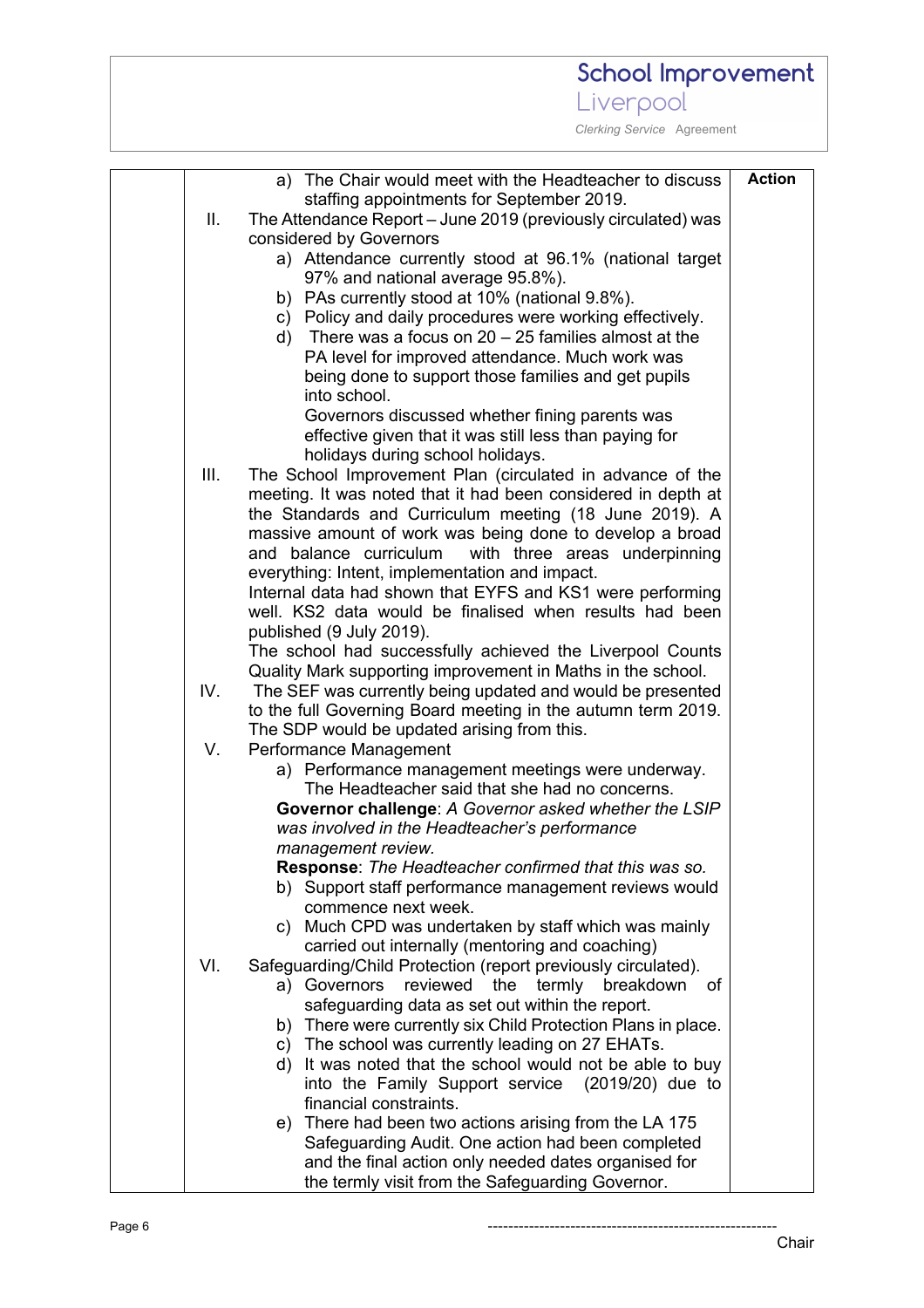|       | School Improvement                                                                                                                                                                                                                                                                     |               |
|-------|----------------------------------------------------------------------------------------------------------------------------------------------------------------------------------------------------------------------------------------------------------------------------------------|---------------|
|       | Liverpool                                                                                                                                                                                                                                                                              |               |
|       | Clerking Service Agreement                                                                                                                                                                                                                                                             |               |
|       |                                                                                                                                                                                                                                                                                        |               |
|       | $f$ )<br>Much support was being given to families in need which<br>was set out within the report.                                                                                                                                                                                      | <b>Action</b> |
|       | g) The behaviour of the majority of pupils was very good.<br>The Good to be Green programme was used to support<br>good behaviour.                                                                                                                                                     |               |
|       | VII.<br><b>Curriculum Report</b><br>a) It was noted that the detailed Curriculum report had<br>considered at the<br>recent Standards and<br>been<br>Curriculum Committee meeting (18 June 2019).                                                                                       |               |
|       | VIII.<br>Interventions End of Year Report June 2019 (previously<br>circulated). The detailed report showed positive outcomes for<br>pupils. Curriculum staff would report back when interventions<br>were not working out and needed changing.                                         |               |
|       | <b>Extra-Curricular Activities</b><br>IX.<br>a) Governors noted the many extra-curricular activities<br>offered by the school. They welcomed the variety of<br>clubs on offer for pupils. It was noted that the Pupil<br>Voice contributed to determining clubs to be provided.        |               |
|       | The Chair (on behalf of the Governing Board) thanked the Head<br>Teacher for her report and all staff for their continued hard work.                                                                                                                                                   |               |
|       | The Headteacher thanked the SLT members and all staff for their<br>continued hard work and dedication which was a testament to the<br>quality of provision and outcomes for pupils.                                                                                                    |               |
|       |                                                                                                                                                                                                                                                                                        |               |
| 19/22 | <b>EXECUTIVE DIRECTORS ITEMS - SUMMER 2019</b>                                                                                                                                                                                                                                         |               |
|       | The Clerk reported that the process for reporting Executive Director's<br>items was currently under review.                                                                                                                                                                            |               |
| 19/23 | <b>GOVERNANCE</b>                                                                                                                                                                                                                                                                      |               |
|       |                                                                                                                                                                                                                                                                                        |               |
|       | Τ.<br>Training & Development                                                                                                                                                                                                                                                           |               |
|       | The Chair reminded Governors that he had held this position<br>for six years. He felt that (in line with succession planning) it<br>was time for another Governor to take up this role. He reported<br>that the National College ran courses for the development of                    |               |
|       | Chairs of Governors. He encouraged any Governor interested<br>in taking up the role to access this training.<br>There had been no training undertaken since the last full<br>business meeting of the Governing Board.<br>The Clerk reminded Governors to keep their training log up to | All           |
|       | date with their personal profile on the GovernorHub. This would<br>allow the school to produce a report when necessary (OfSTED<br>inspection etc).                                                                                                                                     | All           |
|       | Ш.<br>Pattern of Governors Meetings for 2019/20                                                                                                                                                                                                                                        |               |
|       | Governors agreed the following cycle of meetings for 2019/20:-                                                                                                                                                                                                                         |               |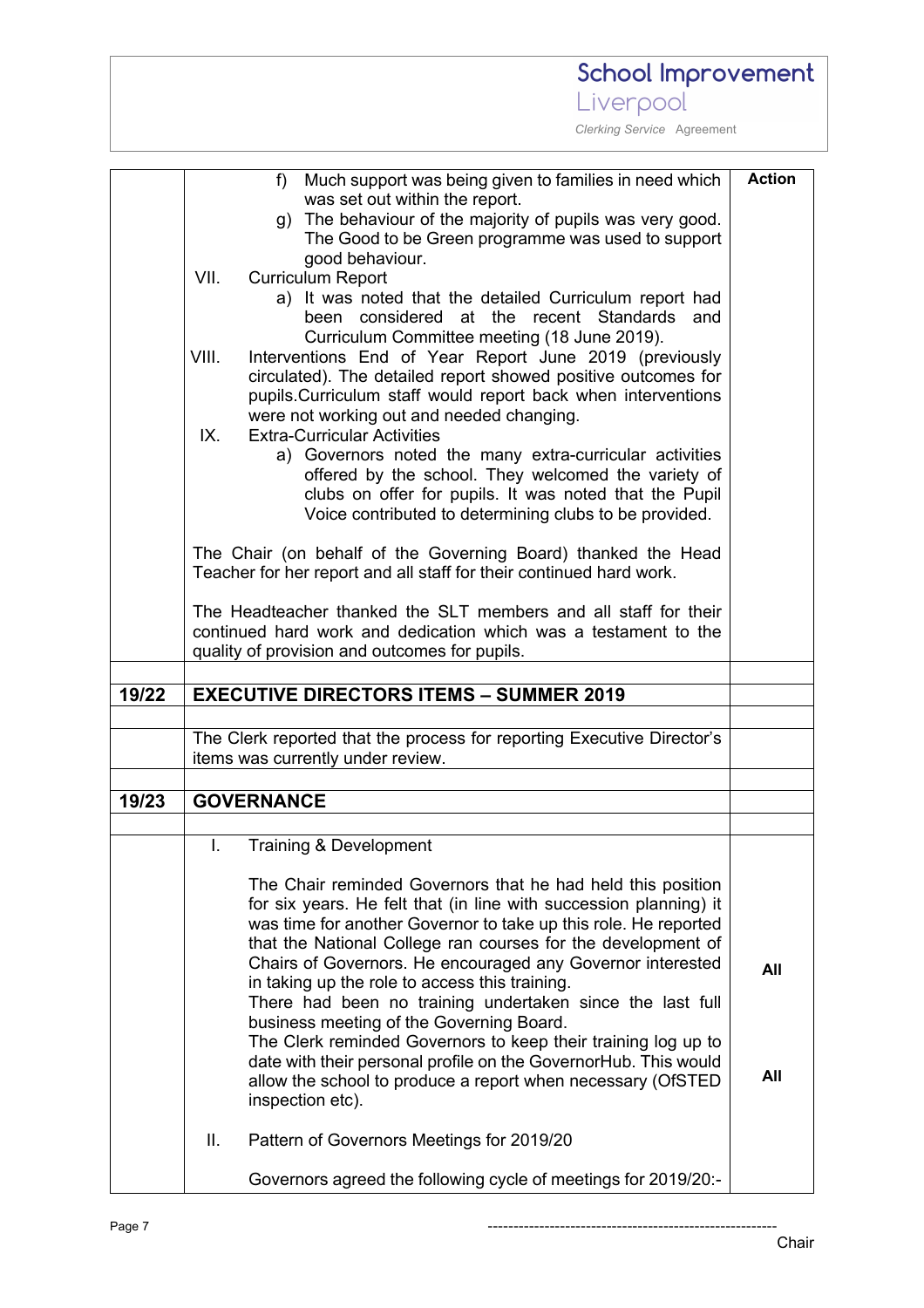School Improvement

Liverpool

|       | Autumn Term                                                                 | <b>Acton</b> |
|-------|-----------------------------------------------------------------------------|--------------|
|       | Business meeting Thursday 19 September 2019, 4.30 pm                        |              |
|       | Pay committee Thursday 17th October 4.30pm                                  |              |
|       | Resources Thursday 26 <sup>th</sup> September 4.30pm                        |              |
|       | Standards Thursday 21st November 4.30pm                                     | All          |
|       | Full Governors Tuesday 10 <sup>th</sup> December 5.00pm                     |              |
|       |                                                                             |              |
|       | <b>Spring Term</b>                                                          |              |
|       | Resources Tuesday 10th March 4.30pm                                         |              |
|       | Full Governors Thursday 26th March 5.00pm                                   |              |
|       |                                                                             |              |
|       | <b>Summer Term</b>                                                          |              |
|       | Resources & one item agenda for budget Thursday 14th May 4.30pm             |              |
|       | Full Governors Thursday 25 <sup>th</sup> June 2.30pm preceded by lunch with |              |
|       | staff and class visits.                                                     |              |
|       |                                                                             |              |
|       |                                                                             |              |
| 19/24 | <b>CORRESPONDENCE</b>                                                       |              |
|       |                                                                             |              |
|       | None.                                                                       |              |
|       |                                                                             |              |
| 19/25 | <b>ANY OTHER BUSINESS</b>                                                   |              |
|       |                                                                             |              |
|       | Headteacher reported that she<br>L.<br>The<br>had<br>with<br>met            |              |
|       | representatives from the Archdiocese who had confirmed that                 |              |
|       | work on the boiler (Infants department) would be completed                  |              |
|       | during the summer holidays.                                                 |              |
|       | The School Business Manager reported that he had received<br>Ш.             |              |
|       | an e mail from the Archdiocese regarding the drainage issues.               |              |
|       | It suggested that work would be carried out o address this using            |              |
|       | DFC funding.                                                                |              |
|       | III.<br>The Headteacher invited Governors to the following up and           |              |
|       | coming events:-                                                             |              |
|       | Leavers Mass - 22 July 2019, 10.00 am                                       | All          |
|       | Y4/Y5 Assembly - 17/18 July 2019, 9.30 am                                   |              |
|       | Children's' University Awards - 15 July 2019,                               |              |
|       | 1.30 pm                                                                     |              |
|       | Father Mark's Surprise Celebration - 16 July                                |              |
|       | 2019 (afternoon)                                                            |              |
|       |                                                                             |              |
|       | The Chair thanked Governors for their support and contribution              |              |
|       | throughout the year and wished them all a good summer.                      |              |
|       | Gill Murphy (Deputy Headteacher) thanked Governors for the support          |              |
|       | given to her during her time working at the school.                         |              |
|       |                                                                             |              |
| 19/26 | DATES AND TIMES OF FUTURE MEETINGS                                          |              |
|       |                                                                             |              |
|       | Full Governing Board: Thursday 19 September 2019, 4.30 pm                   |              |
|       |                                                                             |              |